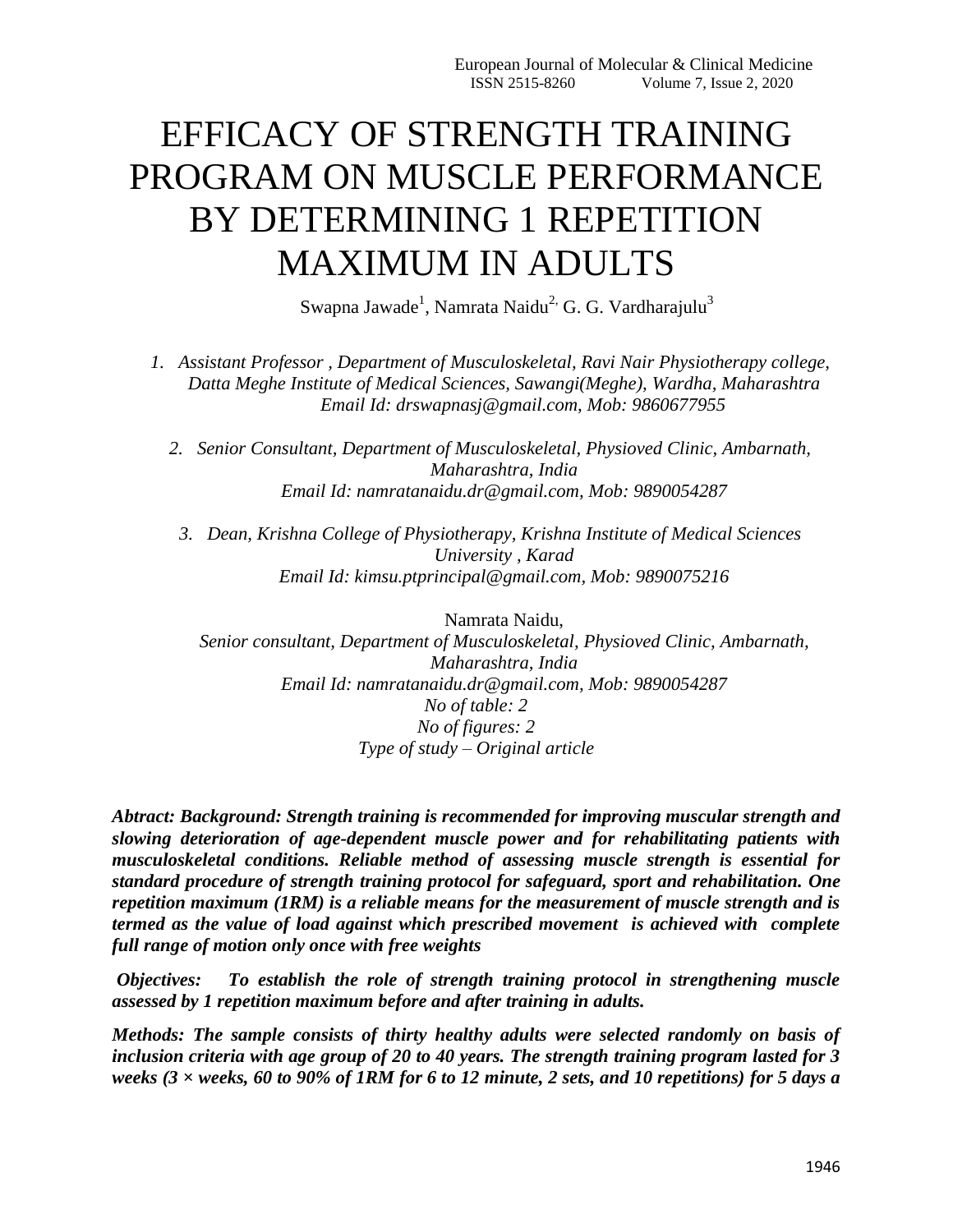*week.1 repetition maximum test (RM) was baseline outcome measure which was assessed for shoulder and elbow flexors and hip and knee extensors before and after strength training.* 

*Results: Statistical analysis of data was done by using Paired t-tests to analyze 1RM Pre and post strength training protocol. The results of the study showed a significant improvement in strength in both upper and lower limbs in a short duration of time and the protocol can be used for rehabilitative purposes.* 

*Conclusion: There is significant effect of strength training on 1 repetition maximum. This strength protocol can be used for the rehabilitation of various musculoskeletal conditions for the early rehabilitation*

*Keywords: One Repetition Maximum, strength training protocol*

#### **INTRODUCTION**

Strengthening exercise program is required to promote healthy lifestyle which helps in to prevent early aging in adults and prevention of age related musculoskeletal conditions due to deterioration of muscle strength.  $[1, 2]$ 

Strength training is recommended for improving muscular strength and slowing deterioration of age-dependent muscle strength and for rehabilitating patients with musculoskeletal conditions<sup>[3]</sup> Strength training is necessary to improve muscle performance which helps in recovery of Musculoskeletal symptoms like pain, weakness, stiffness and decreased range of motion.<sup>[3]</sup> Strength training improves muscle strength by performing movement against load which enhances activities of daily living. Key aim of strength training is to transmit the achievement in strength from one to another movement to enhance the performance by influencing the entire neuromuscular system.[4]

Reliable method of assessing muscle strength is essential for standard procedure of strength training protocol for safeguard, sport and rehabilitation. One repetition maximum (1RM) is a reliable means for the measurement of muscle strength and is termed as the value of load against which prescribed movement is achieved with complete full range of motion only once with free weights.  $[3, 5]$ .

Estimation of 1RM is carried out over series of trials where the volume of load to be lifted is increased gradually until the participant fails to achieve a complete range of motion. Multiple repetitions are required in this method, fatigue may alter the results.<sup>[6]</sup> The mean of 1RM may be estimated based on the number of time a participant can work with a submaximal load<sup>[7]</sup>. IRM is safe method for healthy adults to assess muscle strength and also for patients with cardiovascular disease [8]

In lower extremities most of functional activities are performed with distal segments fixed i. e closed kinematic chain. Functional activities are considered activities of daily living as opposed to isolated movements performed in normal individuals. In upper extremities most movements involve open chain kinematic activities.<sup>[4]</sup>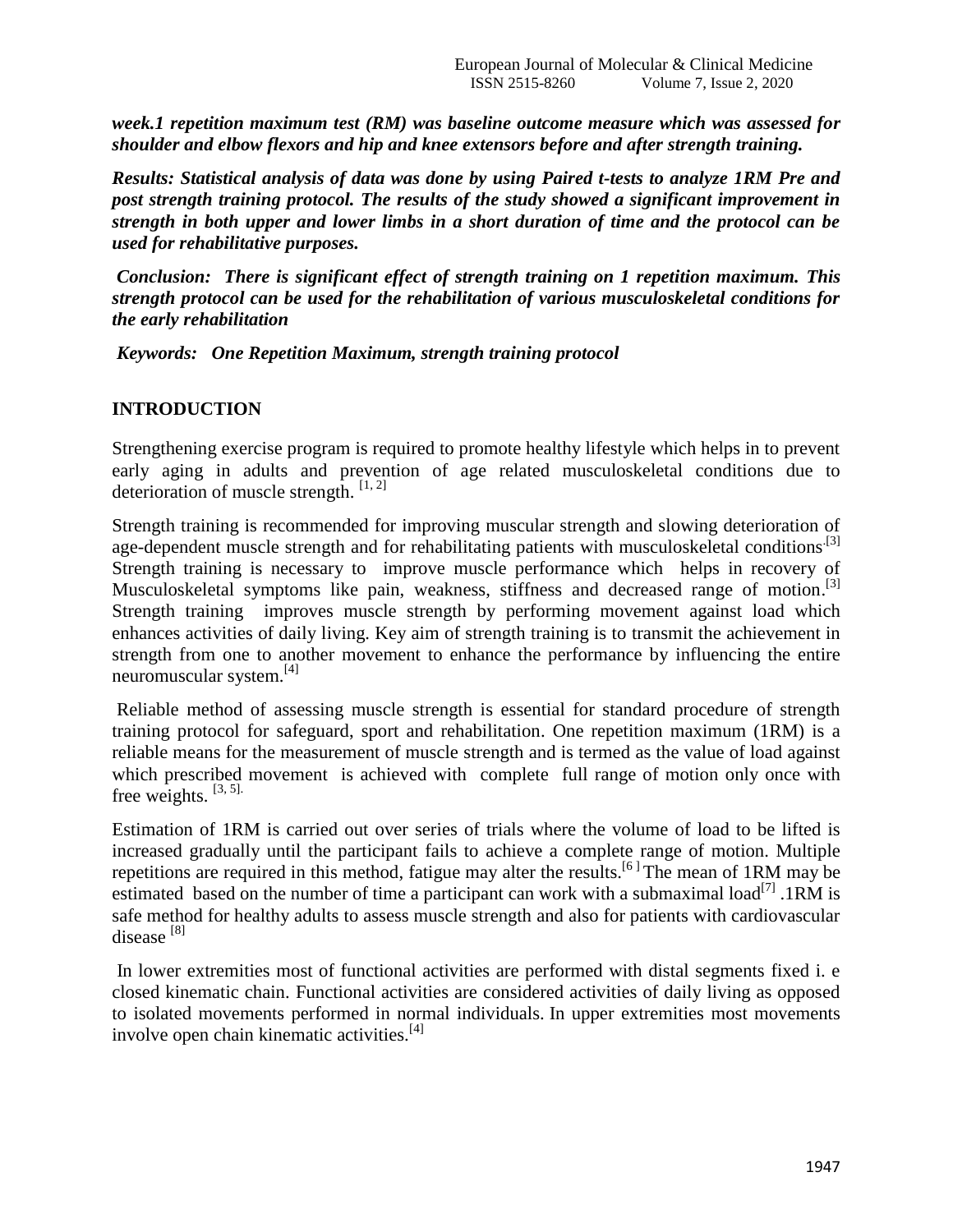It is difficult to strengthen the specific movements, as muscles of those particular movements are required to train in functional training. The brain has controls on muscular movement of whole motions and not peculiar muscles. [5]

### **Components of strength training:-**

In strength training body parts are aligned consists of stabilization of proximal and distal parts. Strength training consists of Intensity also called the exercise load. Volume –number of muscle worked, sets of prescribed exercise. Frequency- number of session achieved per day. Rest interval – time required to recover from fatigue. Duration – total number of weeks or months that program is carried out. Mode of exercise- method in which the strengthening is carried out.  $\left[5\right]$ 

Strength training plays a preventive and rehabilitative role in Physiotherapy. It helps in delaying the degenerative changes taking place in normal individuals. The muscles utilized in the study are flexors in upper limbs and extensor in lower limbs, as the open chain kinematic movements are more in upper limbs and closed chain kinematic movements are more in lower limbs. [9, 10, 11,]

Hence, the need of this study was uplifted to find the effect of strength training protocol used in the study can get beneficial results in individuals who need to get back to their functional activities and activities of daily living. [9]

**AIM:** To establish the role of strength training protocol in strengthening muscle assessed by 1 repetition maximum.

#### **OBJECTIVES –**

- 1. To establish the strength training protocol for the normal individuals.
- 2. To evaluate 1 Repetition Maximum before and after strength training.
- 3. To compare the effect with appropriate statistical tools.

#### **Material and methods:**

This was a randomised Prospective Experimental study . Total 30 healthy adults of both genders between 20 to 40 years of age were included in the study. They were selected on basis of inclusion criteria randomly and were given a brief idea about the nature of the study and the intervention. Prior to the initiation of the procedure, informed written consent was taken from the participants. A pilot study was performed by using the protocol below; the actual study was then conducted using the same protocol. Participants who had risk for soft tissue injury, osteoporosis, cardiovascular pathology, Joint impairments, overweight/obesity, hypertension, dyslipidaemia and hyperglycaemia and athletic were excluded from the study. Every participant underwent a strength-training program comprising of 5 sessions a week for 3 weeks for flexors of upper limb and extensors of lower limbs with help of Dumbbells, weight cuffs and Quadriceps table.

1 repetition maximum was baseline intervention outcome measure. 1RM was defined as the greatest amount of load a subject can raise through full range of motion once with a standard lifting technique, without trick movements. Once set up of the baseline RM, the initiation of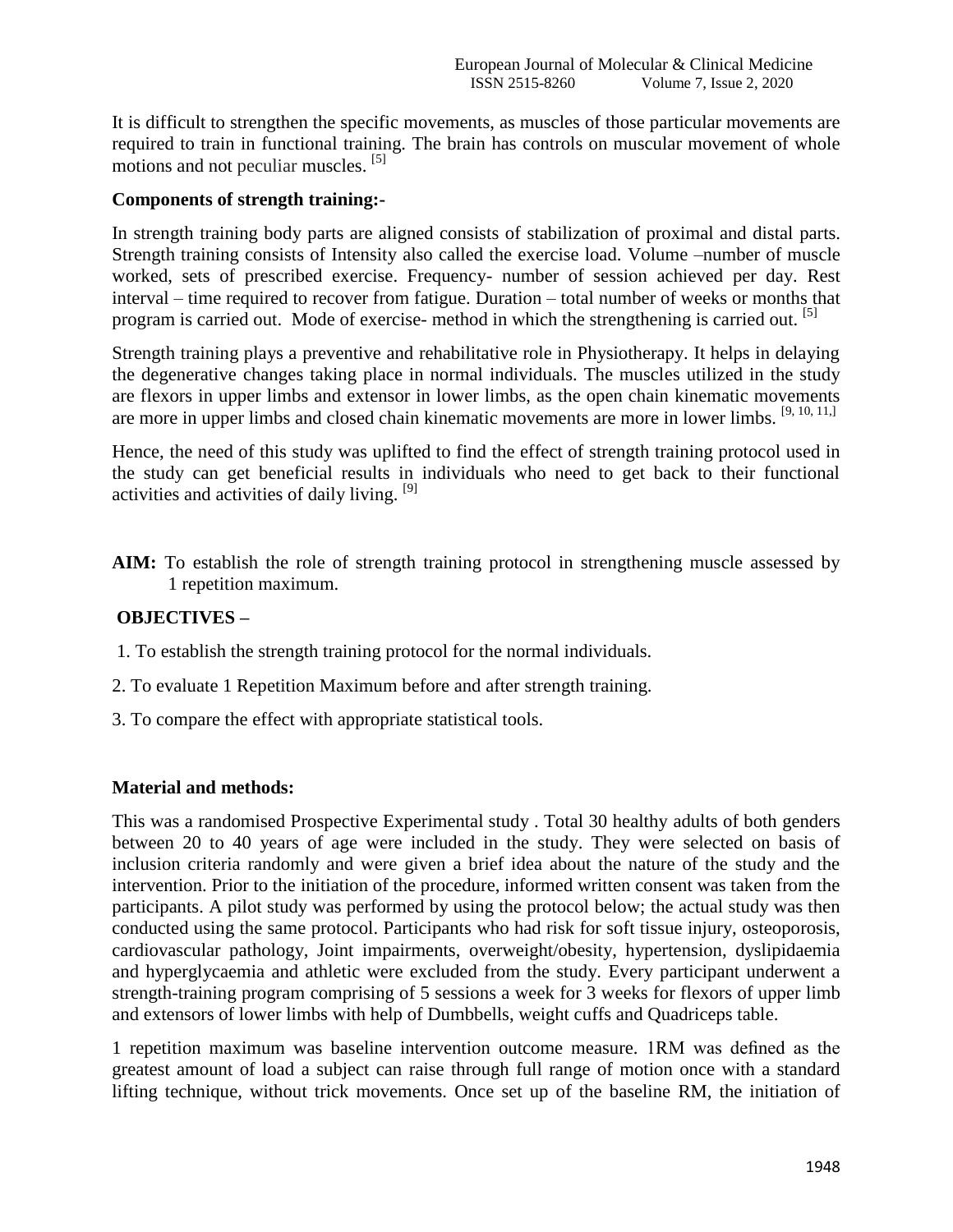strength training (exercise weight) was calculated as a percentage of a 1 RM for a particular muscle group.[5]

A pre-test was performed which includes – 1 repetition maximum test for elbow flexors, shoulder Flexors, knee extensors and hip extensors. [10]

**One Repetition Maximum Testing.** A 1RM using the free weight was used to assess 1RM for elbow flexor, participants position was standing, shoulder relaxed (proximal joint) and stabilised, upper arm parallel to the body. The participants were asked to lift dumbbells held in a hand by flexing the elbow in full range.( Sagittal plane ).

Position of participants for shoulder flexion was standing and movement performed lifting of dumbbells held in a hand in a forward direction in sagittal plane from neutral position to overhead.

Position of participant for hip extensor was prone lying .Weight cuff was attached o the exercising leg in a comfortable position. Movement were performed straight leg raising and extended the weight leg backward until full range was achieved.

For knee extension participant was sit on edge of quadriceps table the back of the knees touching the edge of the table .Placed the top of both feet and ankles against the foot pad . Sat with the back flat against the back support. The participants were asked to extend the knees until both legs were nearly parallel to the floor. The position was hold briefly and then gradually lowers the legs back to the starting position.  $\left[5\right]$ 

Prior to 1RM assessment and strength training, performed a detailed examination of the participants , including a health history, ROM assessment , measurement of baselines of muscle strength and endurance, and overall level of functional capacity. The Participants were taught appropriate exercises form before adding resistance with the equipment. Standard lifting method of load and assessment procedures were briefly instructed to the participants.[5] The participants were instructed to lower the weight gradually , under control, warm-up was performed with a self selected weight , a minimum of 6-10 repetitions (approx. 50% predicted 1RM). 1 to 5 minutes of rest interval was given between the attempts. Participants then choose a load based on the previous effort which allowed 3- repetitions to be performed (approx. 80% of predicted 1RM) followed by 1-minute rest interval. Load was increased gradually to attempt their 1RM. A series of single trail finished until a 1RM was achieved. 1 -5 minutes rest interval was given between each trial and for the upper-body load increments range between 5-10% and 10-20% for the lower-body exercises. 1 RM was achieved within 3-7 attempts. This test was performed again after 48 hours with one kg less than the One Repetition Maximum received in the first process, and gradually increased to determine the exact one Repetition Maximum. Again after 48 hours the same process was repeated. Mean of the three days was taken and it was considered as the exact One Repetition Maximum for that participant. After that a strength training protocol was followed for upper and lower extremity for 3 weeks. A post test was performed after the 3 weeks of strength training.  $[12, 13, 14]$ 

The exercise protocol of 3 weeks was as followed. Mild exercises followed by 20 percent of 1 repetition maximum just 5 repetitions of each exercise for 6 to 12 minutes.  $^{[15]}$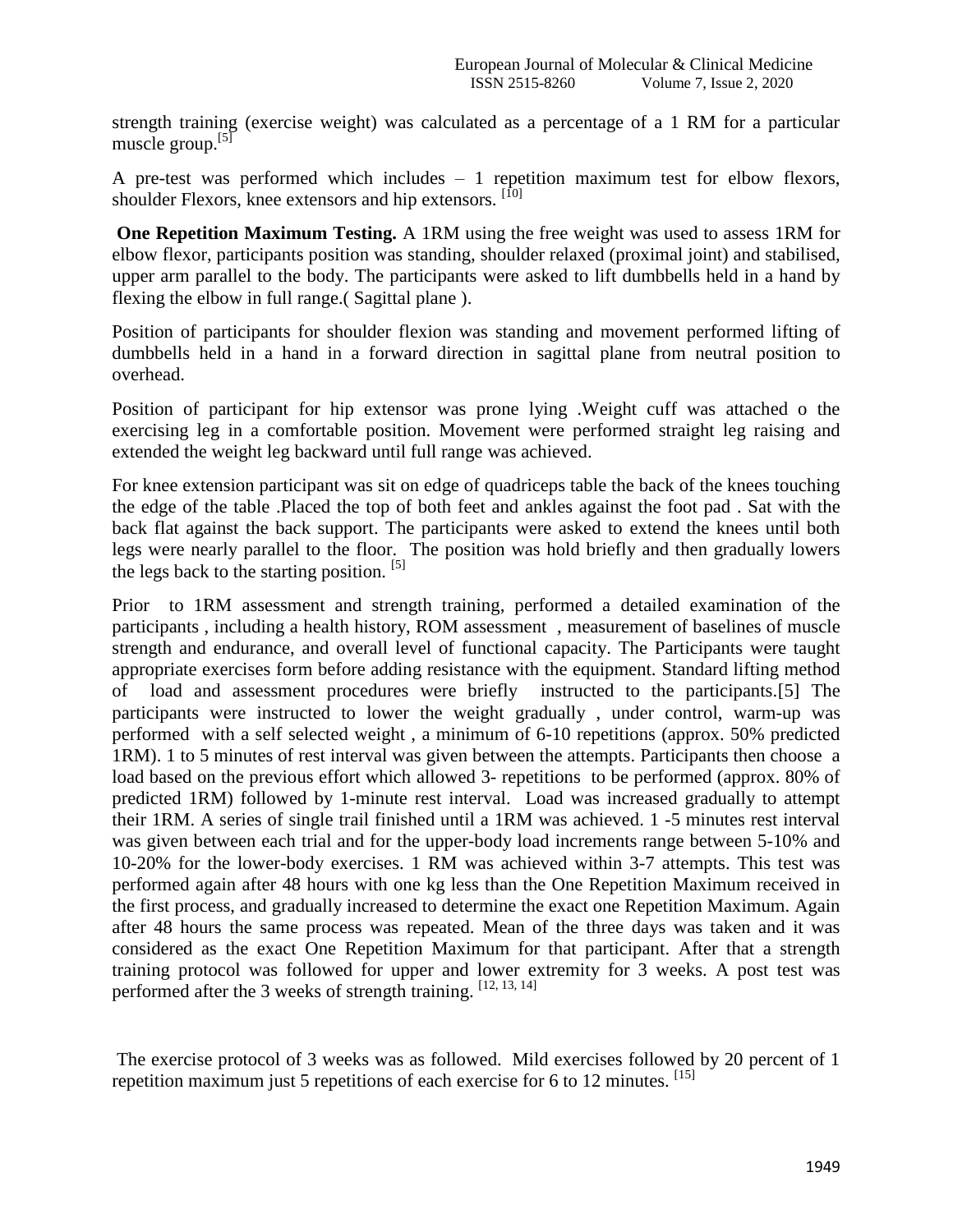The strength training program was performed for 5 day a week for 3 weeks. In the first week, the subjects performed warm up exercises with the intensity of 60 percent of 1RM  $^{[5]}$  for 6 to 12 minute  $^{[16]}$ , 2 sets of 10 Repetition and 60 seconds of rest interval between the exercises.<sup>[5]</sup>

In second week, the participants performed warm up exercises with the intensity of 80 percent of 1RM for 6 to 12 minute<sup>[5],</sup> 2 sets of 10 Repetition and 120 seconds of rest interval between the exercises.

Then in third week, the participants performed warm up exercises with the intensity of 90 percent of 1RM for 6 to 12 minute[5], 2 sets of 10 Repetition and 180 seconds of rest interval between the exercises

In the first 2 wks, the subjects performed 3 sets of 15 reps (low intensity) while in the last 8 wks they performed 3 sets of 8 to 10 reps (Moderate intensity).

# **RESULTS:**

Statistical analysis of data was done by using Paired t-tests to find differences on 1 RM before and after training. Thirty normal adult with age group of between 20 to 40 years ( 21 male, 9 female ) participated in the intervention. There were no apparent differences at baseline outcome measures. As a result of the training program, none of the sessions were missed due to soreness, injury, or illness. In the present study pre-interventional mean of 1RM of Left elbow flexors was 6.83 which improved 9.56 after strength training protocol with statistical significance. In Right elbow flexors, mean of 1RM of was 6.92 changed to post-interventional mean of 9.65. Similarly post -interventional mean of 1RM of Left shoulder Flexors improved to 7.14 from preinterventional 4.45. Pre-interventional mean of 1RM of Right shoulder Flexors was 4.48 which boost to 7.23 after strength training program. Improvement in all movements of upper limbs was statistically significance. [Table 1] [Figure 1]

Pre-interventional mean of 1RM of Left knee extensors was  $\pm$  12.12 which advanced to 18.91 after post intervention with statistical significance. Post-interventional mean of 1RM of Right knee extensors was  $\pm$  18.19 from baseline 12.16. [Table 2] Pre-interventional mean of 1RM of Left hip extensors was  $\pm$  4.39 changed to 5.43 after strength training protocol. Preinterventional mean of 1RM of Right hip extensors was 4.42 and post-interventional mean was  $\pm$  5.58. [Figure 2] On comparing pre-interventional versus post-intervention values by using paired T test showed statistically significant improvement in 1RM in both upper and lower limbs after strength training.

1 RM of elbow flexors was more than 1 RM of shoulder Flexors and dominant side had slightly higher values than non dominant side but magnitude of difference was too small to be documented. In lower extremities the 1RM of hip extensors was less as compared to knee extensors.

### **DISCUSSION**

Strengthening exercise program is required to promote healthy lifestyle which helps in to prevent early aging in adults and prevention of age related musculoskeletal conditions due to deterioration of muscle strength.  $\left[1, 2\right]$  The common Musculoskeletal symptoms encountered by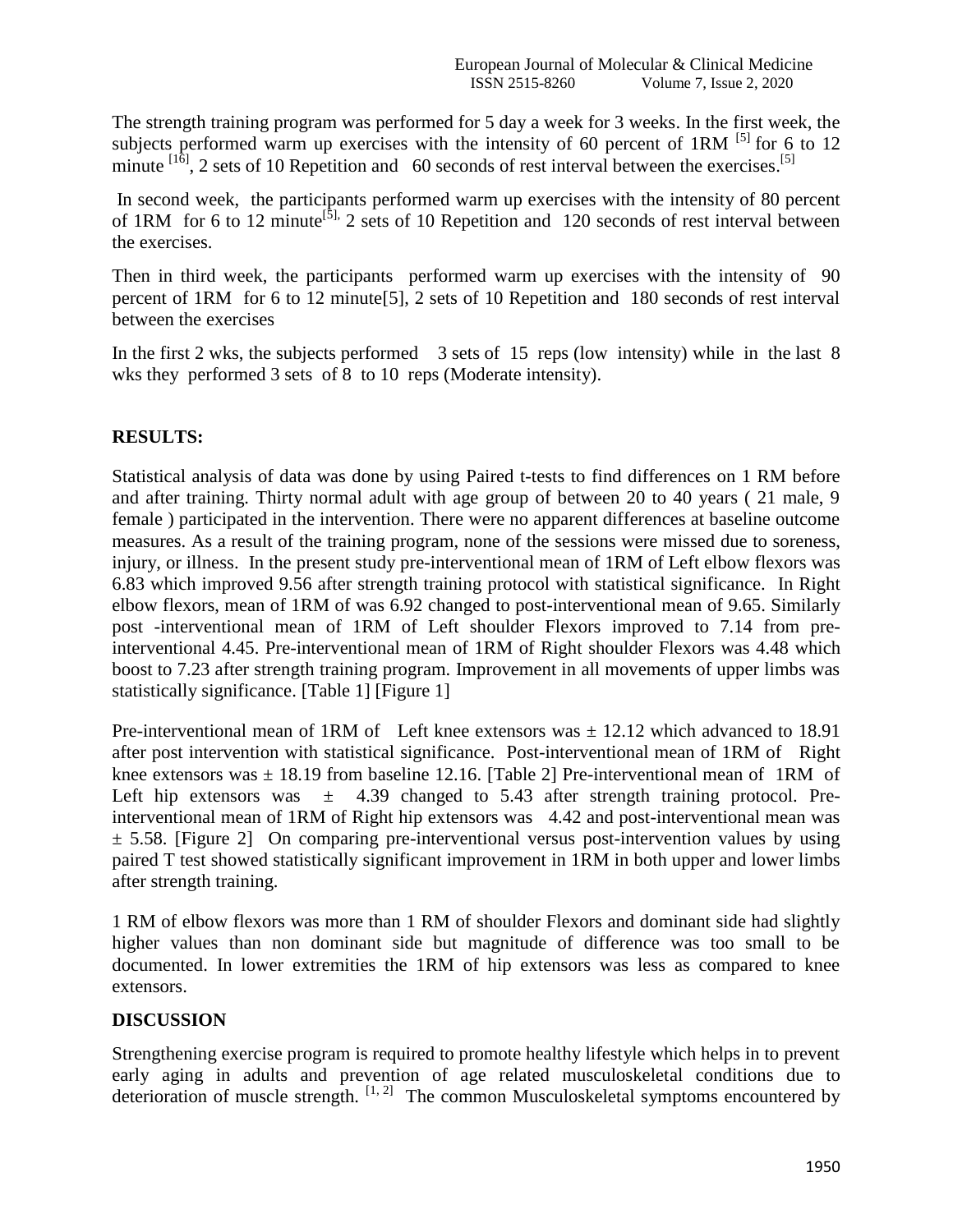the society due to Musculoskeletal conditions which are characteristics as pain, stiffness weakness and decreased range of motion.<sup>[5,17]</sup> Strength is the major factor responsible for most of above symptoms. These symptoms lead to major disability in the individuals.<sup>[17]</sup> Strength training is recommended for improving muscular strength and slowing deterioration of age-dependent muscle strength and for rehabilitating patients with musculoskeletal conditions<sup>[3]</sup>

To find the efficacy of strength training and its intensity accurate assessment of muscle strength is needed to prescribe safe and effective strength Training. Reliable method of assessing muscle strength is essential for standard procedure of strength training protocol for safeguard, sport and rehabilitation. One repetition maximum (1RM) is a reliable means for the measurement of muscle strength and is termed as the value of load against which prescribed movement is achieved with complete full range of motion only once with free weights.  $[3, 5]$ .

This study was uplifted to check the efficacy of strength training on 1 repetition maximum in normal individuals. This study was performed in Krishna College of Physiotherapy outpatient department on 30 healthy adults of both genders between 20 to 40 years of age were selected on basis of inclusion criteria randomly. A written consent was taken from participants before the study. A pilot study was conducted before conducting the actual study.

A Pre test and post test was performed followed by a 3 week strength training protocol for elbow and shoulder Flexors and for knee and hip extensors.[5] Statistical analysis was done by using paired t test to find out 1 Repetition Maximum before and after strength training.

On comparing pre-interventional versus post-intervention values by using paired T test showed statistically significant improvement in 1RM in both upper and lower limbs

The concept behind performing this study especially to find the effect of protocol used in the study can get beneficial results in individuals who need to get back to their functional activities and activities of daily living.

Studies have being done previously by Dr JOHN MA QUELL had studied the effect of strength training for 8 weeks in down's syndrome and had concluded that there was more increment in lower extremity strength than upper extremity.<sup>[18,19]</sup>

Jerry L. Mayhew, et al; had concluded that Resistance training can change the relationship between strength and muscle endurance in young women without altering the accuracy of predicting maximal strength across a wide range of RTF.<sup>[20]</sup>

Chapman, et al. (1998) found that total number of submaximal load can predict 1RM and also beneficial for strengthening the muscles. $[21]$ 

Nelson Sousa, Romeu Mednes ,et al; had studied intense strength training program can produce differences in maximum strength and concluded that the achieve of 1RM mean values were higher for upper limbs than lower limbs muscles ,as it may not be that much effective in improving strength at older age.<sup>[22,23]</sup>

### **CONCLUSION**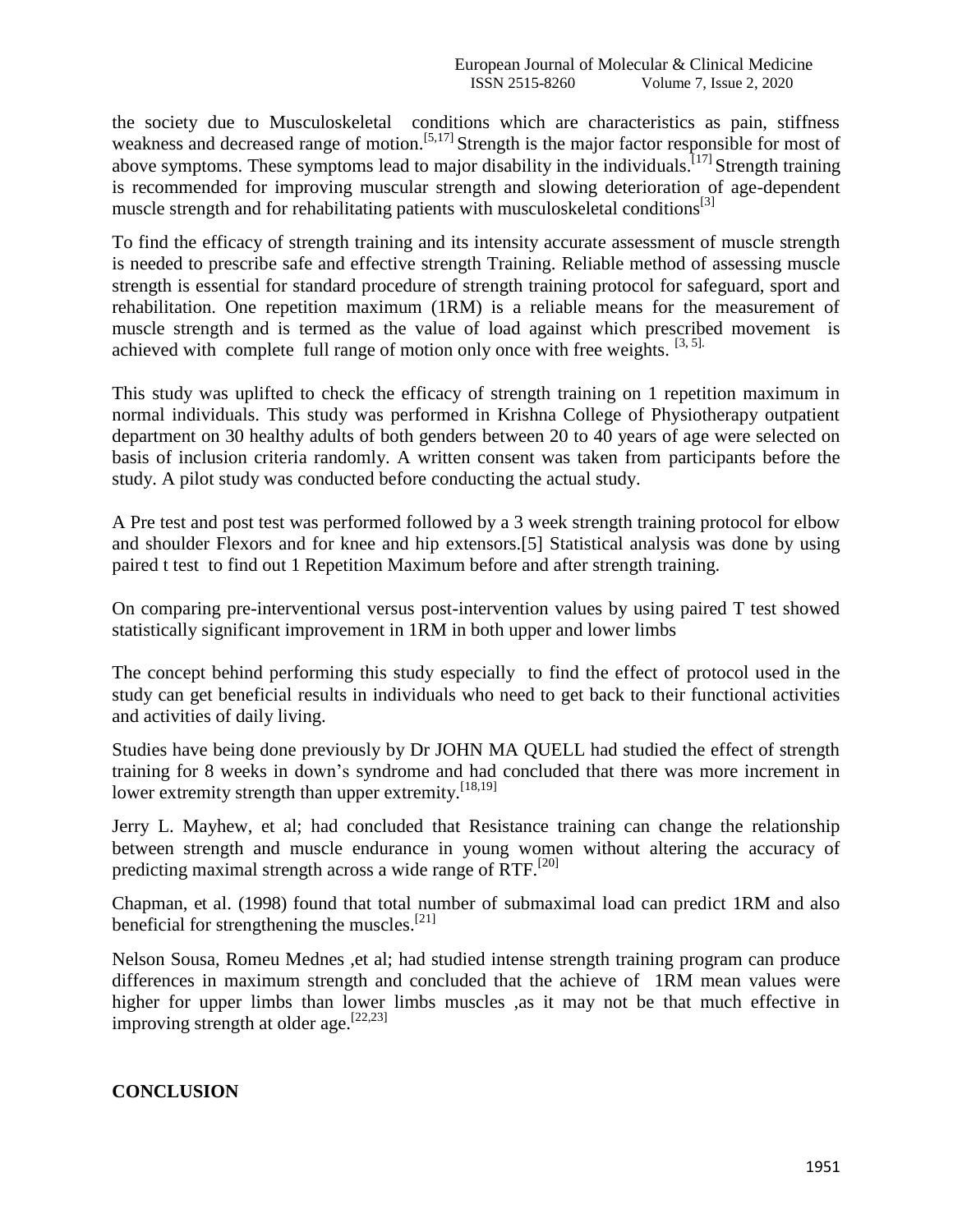The study shows that there was a significant improvement in strength in both upper and lower limbs in a short duration of time and the protocol can be used for rehabilitative purposes. Moreover the normal individuals used in the study were benefited as flexors and extensors were strengthened and they are the agonists used for most purposes.

In this study, Strength training protocol was done in normal individual and has a prominent effect on 1RM and muscle strength. So this strength protocol can be used for the rehabilitation of various musculoskeletal conditions for the early rehabilitation and in geriatric populations to prevent deterioration of muscle strength.

| Mean values of 1RM of upper<br>limb | Pretest (mean+<br>SD) | Post test (mean+<br>SD) | P value       |
|-------------------------------------|-----------------------|-------------------------|---------------|
| <b>Right Shoulder Flexors</b>       | $4.72 \pm 1.47$       | $7.23 \pm 2.16$         | < 0.0001      |
| <b>Left Shoulder Flexors</b>        | $4.47 \pm 1.45$       | $7.14 \pm 2.08$         | < 0.0001      |
| <b>Right Elbow Flexors</b>          | $6.92 \pm 2.55$       | $9.65 \pm 3.09$         | < 0.0001      |
| Left Elbow Flexors                  | $6.83 \pm 2.5$        | $9.56 \pm 3.06$         | $<\!\!0.0001$ |

|  | Table 1: Table 1: Outcome of strength training on 1RM in upper limb |  |  |  |  |
|--|---------------------------------------------------------------------|--|--|--|--|
|  |                                                                     |  |  |  |  |

Graph 1: Outcome of strength training on 1RM in upper limb



**Table 2:** Outcome of strength training on 1RM in lower limb

| Mean values of 1RM of lower<br>limb | <b>pretest</b><br>$(Mean \pm SD)$ | post<br>test(Mean±SD) | P value  |
|-------------------------------------|-----------------------------------|-----------------------|----------|
| <b>Right Hip Extensors</b>          | $4.43 \pm 1.12$                   | $8.44 \pm 1.33$       | 0.061    |
| Left Hip Extensors                  | $4.39 \pm 1.11$                   | $5.43 \pm 1.78$       | < 0.0001 |
| <b>Right Knee Extensors</b>         | $12.12 \pm 6.07$                  | $18.91 \pm 7.05$      | < 0.0001 |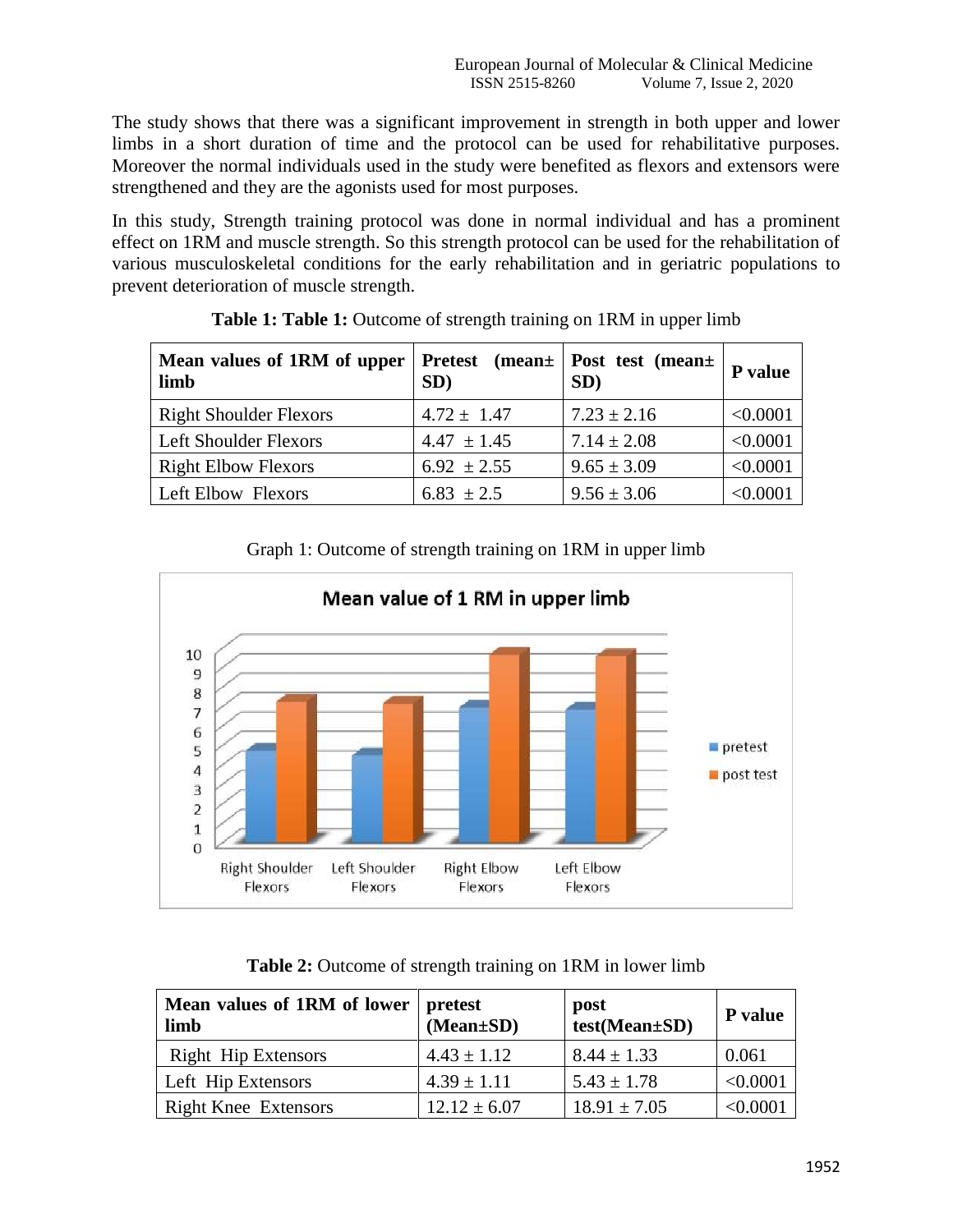

## **Ethical Approval: IEC, DMIMS, Wardha**

## **Conflicts of interest – There are no conflicts of interest.**

### **Funding: None**

### **References:**

- [1] Hara T, Shimada T. Effects of exercise on the improvement of the physical functions of the elderly. Journal Physical Therapy Science. 2007; 19:15–26.
- [2] Candow DG: current theories and the potential beneficial effect of creatine application strategies. Biogerontology. 2011 Aug; 12(4):273-81
- [3] Niewiadomski Wiktor, Laskowska Dorota: Determination and Prediction of One Repetition Maximum (1RM): Safety Considerations, Journal of Human Kinetics volume 19 2008, 109‐ 120
- [4] Mc Ardle WdKatch F1 and Katch, VI: Essentials of Exercise Physiology.4th revised international ed Edition, 2011.
- [5] Caronyl Kisner , MS , PT: Resistance Training In : Therapeutic Exercise Foundation Techniques.( Edition 2003, Jaypee Productions ).
- [6] Chandler J., Duncan R., Studenski S. (1997) Choosing the best strength measure in frail older persons: importance of task specificity. Muscle and Nerve; Suppl 5: S47‐ S51.
- [7] LeSuer D.A., McCormick J.H., Mayhew J.L. Wasserstein R.L., Arnold, M.D. (1997) The accuracy of prediction equation for estimating 1‐ RM performance in the bench press, squat and deadlift. J Strength and Cond. Res;11: 211‐ 213.